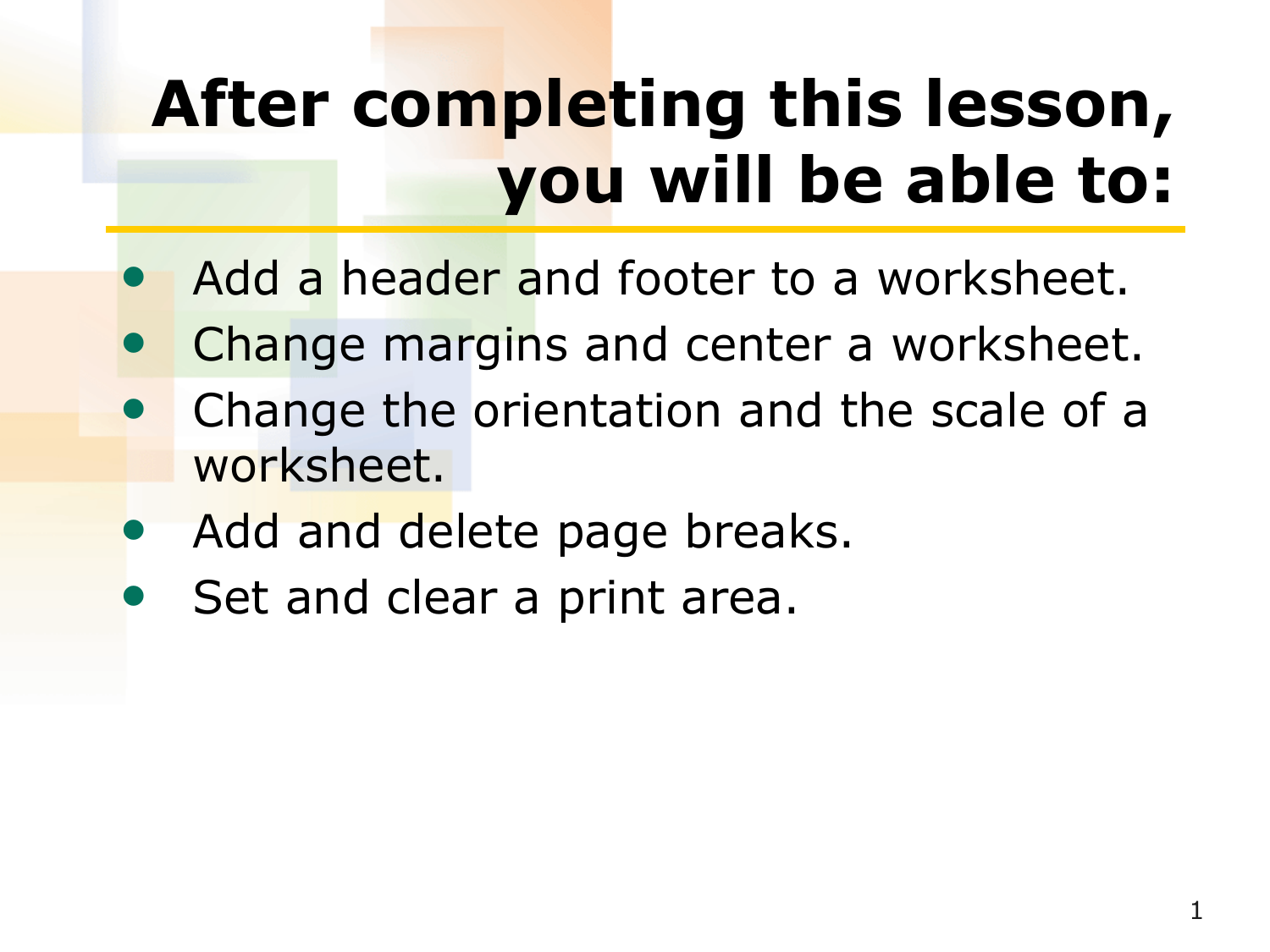### **Customizing Headers and Footers**

#### **To customize a header or a footer**

- 1. On the View menu, click Header and Footer.
- 2. Click the Custom Header button or Custom Footer button.
- 3. In the Header dialog box or Footer dialog box, enter the desired text in the Left, Center, or Right sections.
- 4. Format the text, if desired, and click OK twice.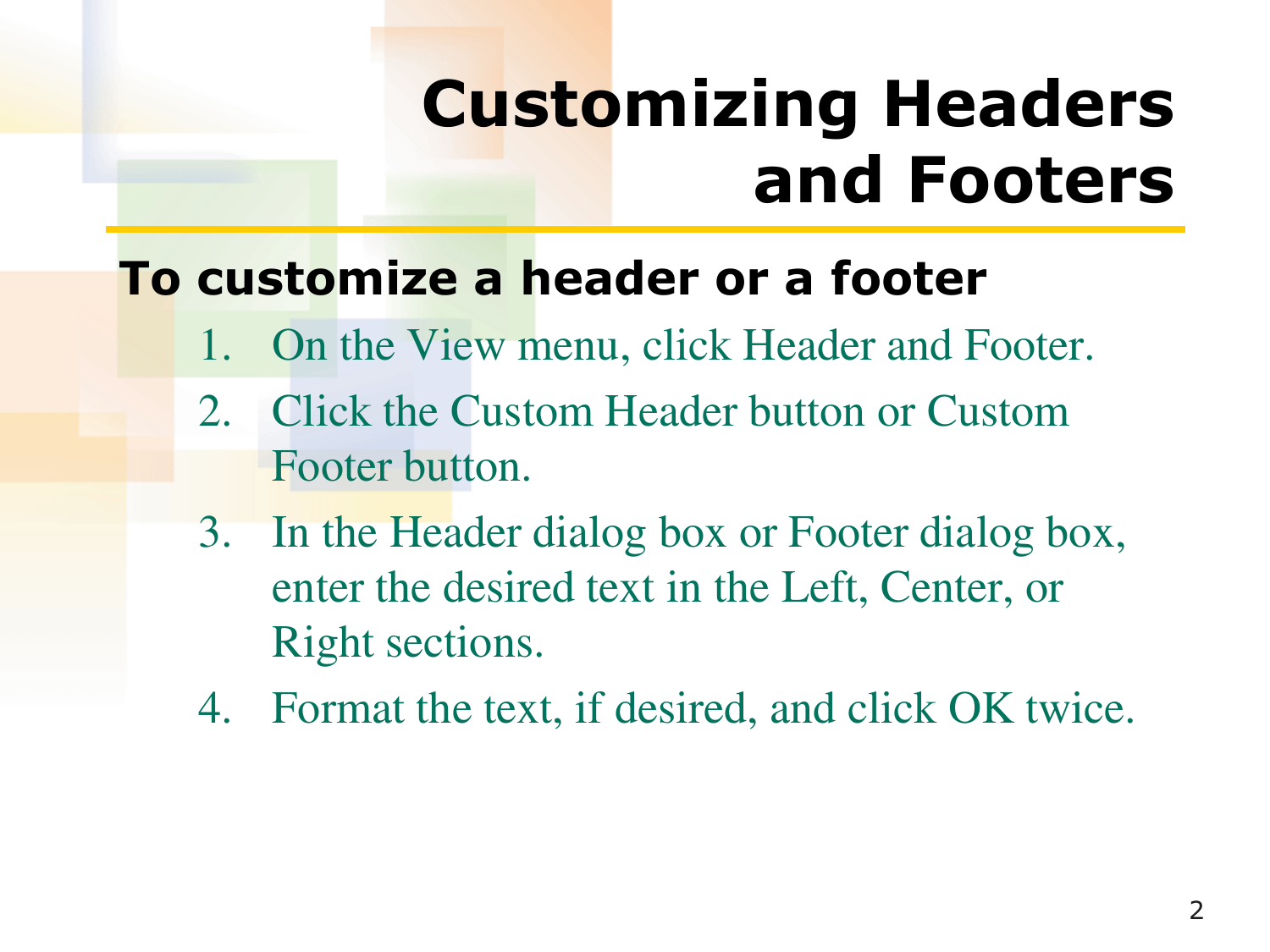# **Changing the Margins of a Worksheet**

#### **To change the margins of a worksheet**

- 1. On the File menu, click Page Setup and click the Margins tab.
- 2. Adjust the size of the margins in the Top, Bottom, Left, Right, Header, or Footer boxes.
- 3. Select the Horizontally and Vertically check boxes and click OK.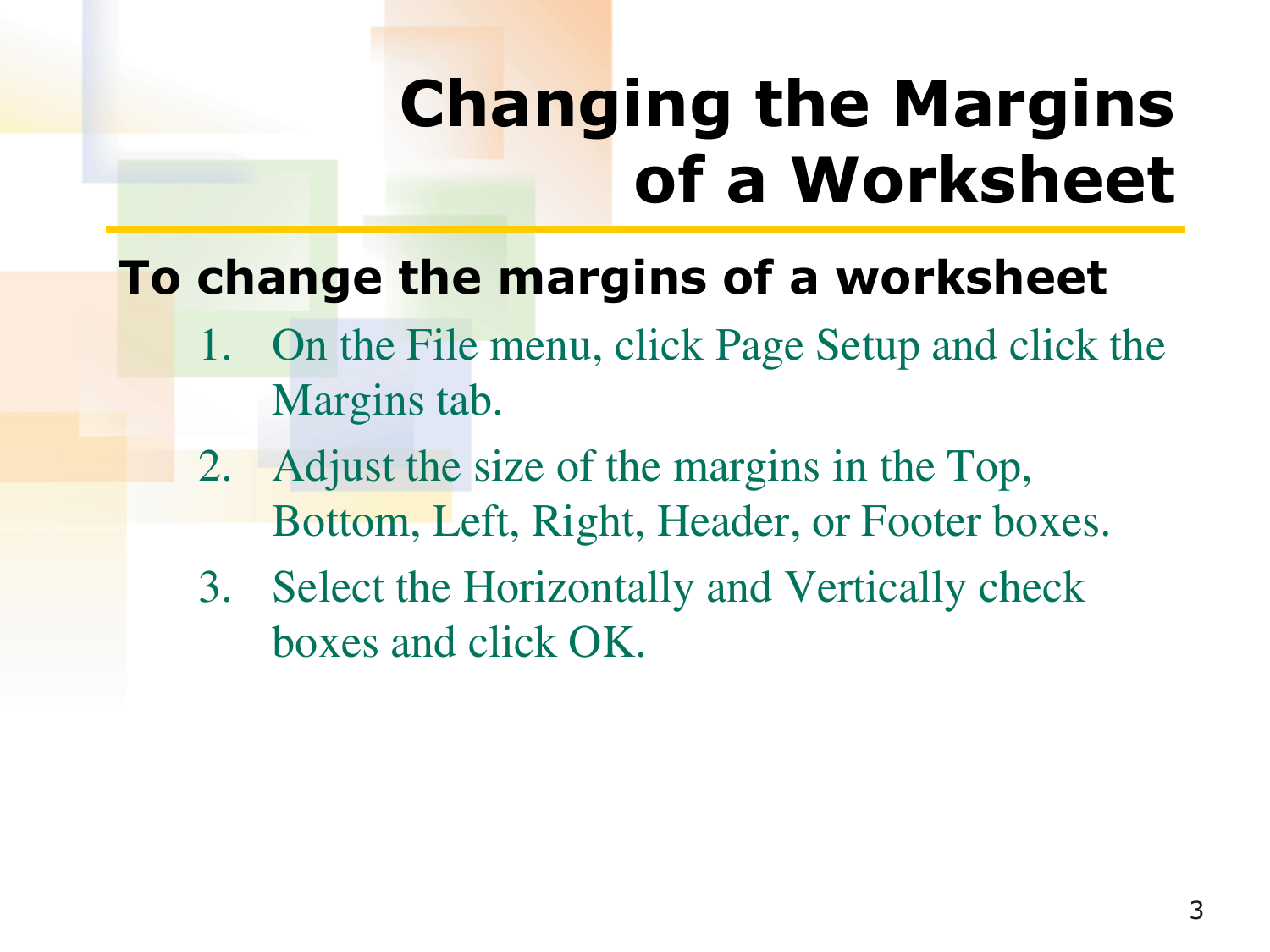## **Changing the Page Orientation of a Worksheet**

#### **To change the page orientation of a worksheet**

- 1. On the File menu, click Page Setup and click the Page tab.
- 2. In the Orientation section, click Portrait or Landscape and then click OK.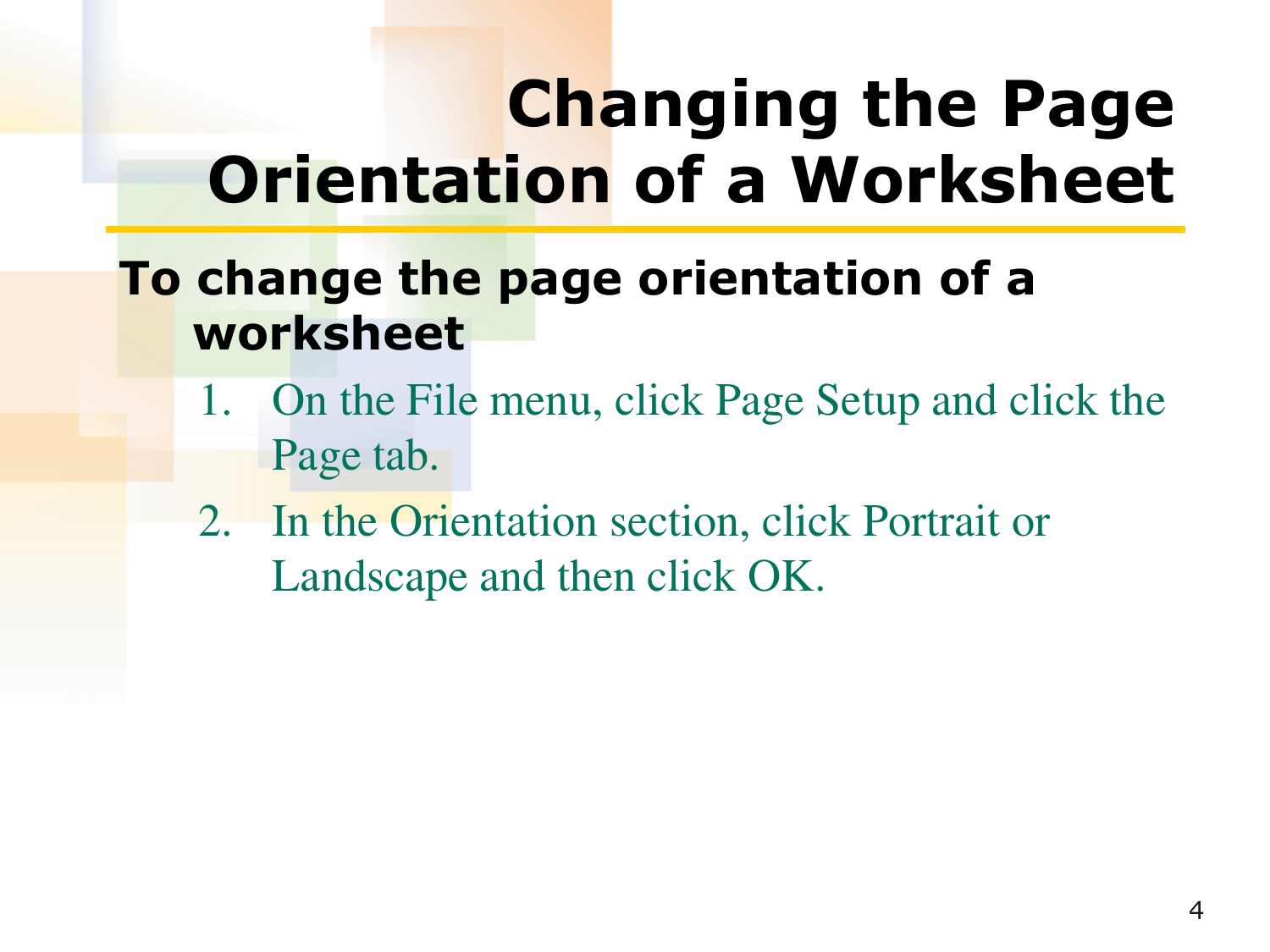# **Scaling a Worksheet**

#### **To scale a worksheet**

- 1. On the File menu, click Page Setup and click the Page tab.
- 2. Click the Fit to option, and adjust the number of pages wide and number of pages tall in the two Fit to boxes.
- 3. Click OK.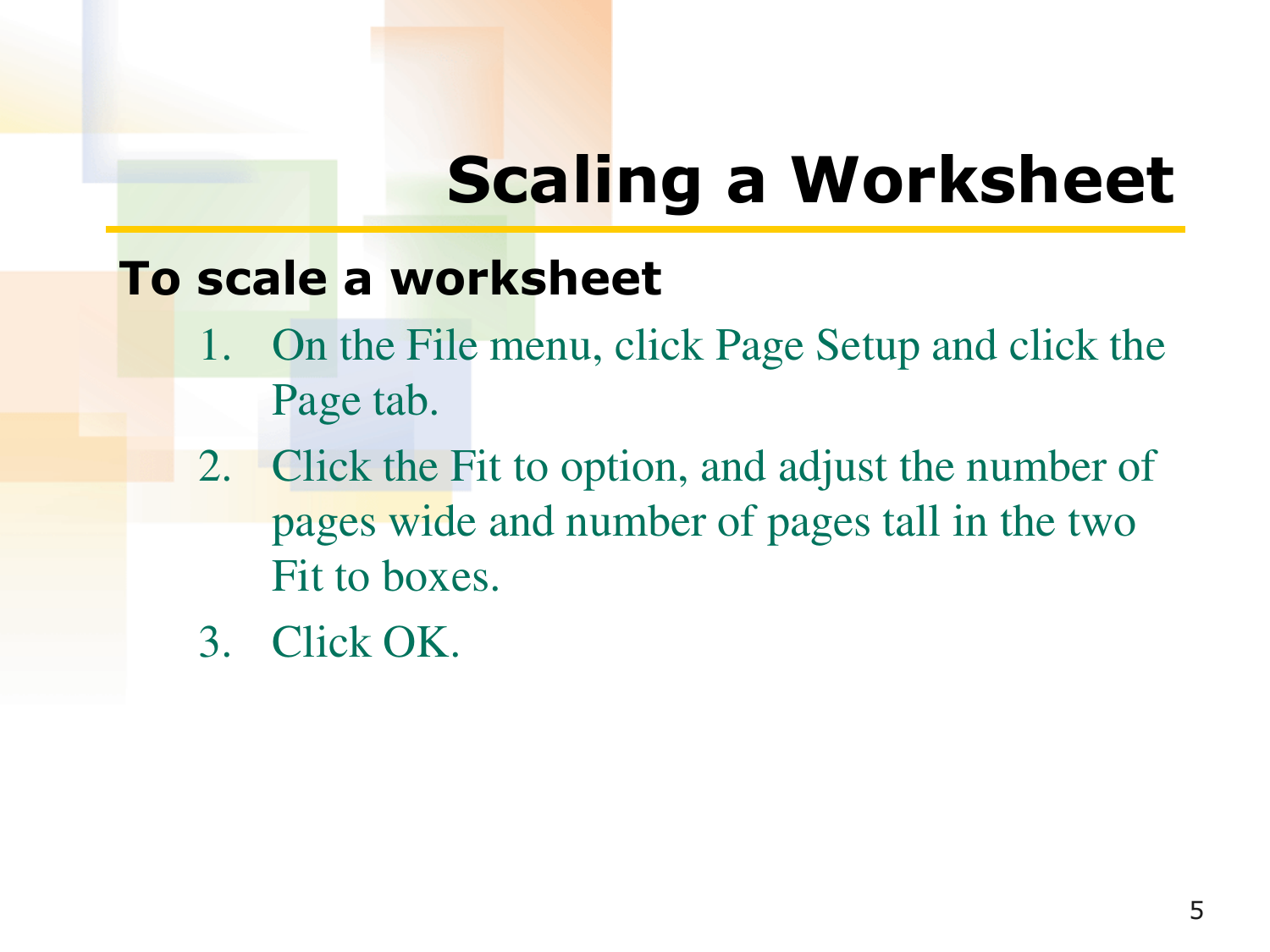## **Adding a Page Break**

#### **To add a page break**

- 1. Select the cell directly below and to the right of where you want the page break.
- 2. On the Insert menu, click Page Break.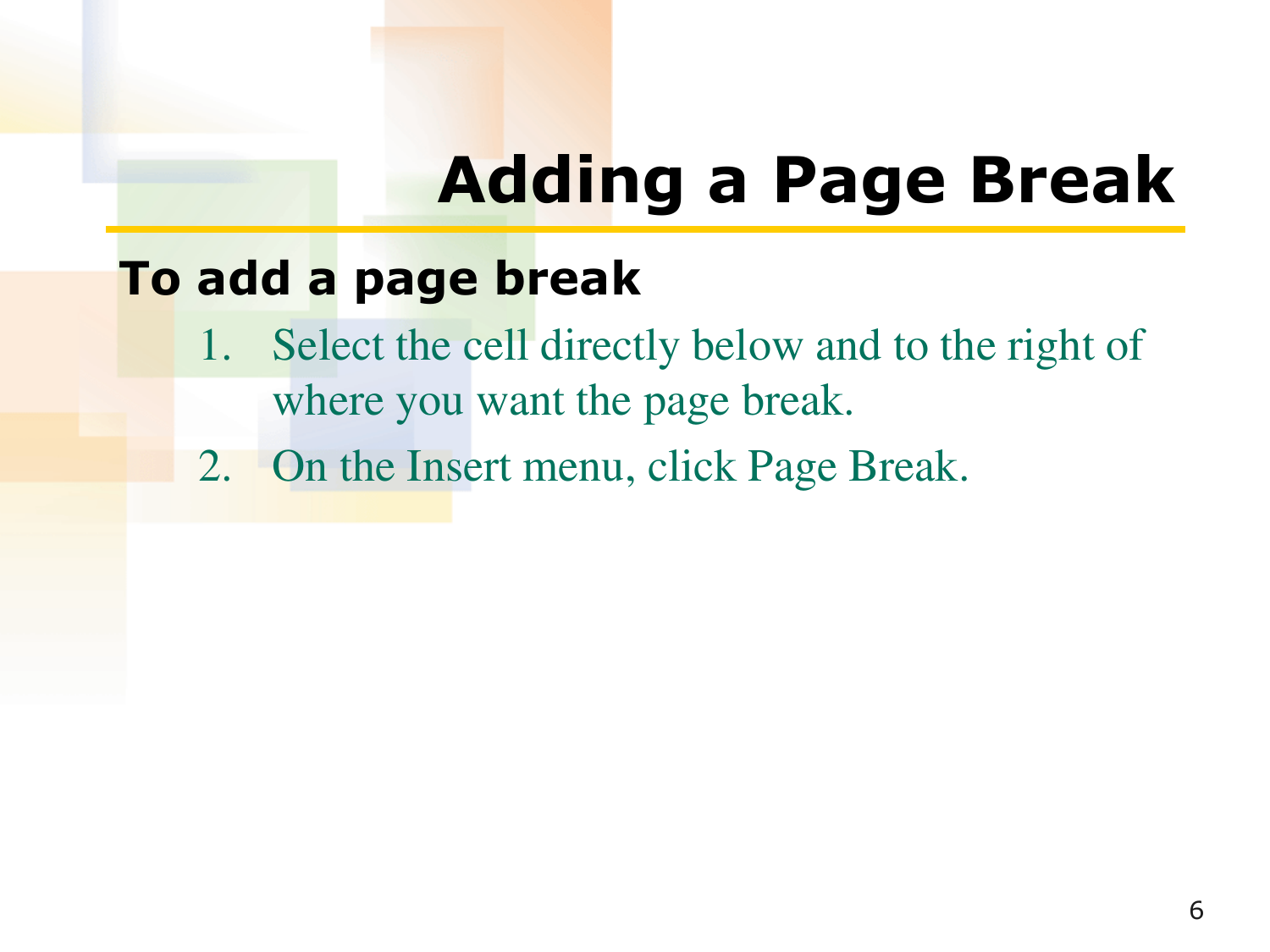### **Deleting a Page Break**

#### **To delete a page break**

- 1. Select the cell directly below and to the right of the page break you want to delete.
- 2. On the Insert menu, click Remove Page Break.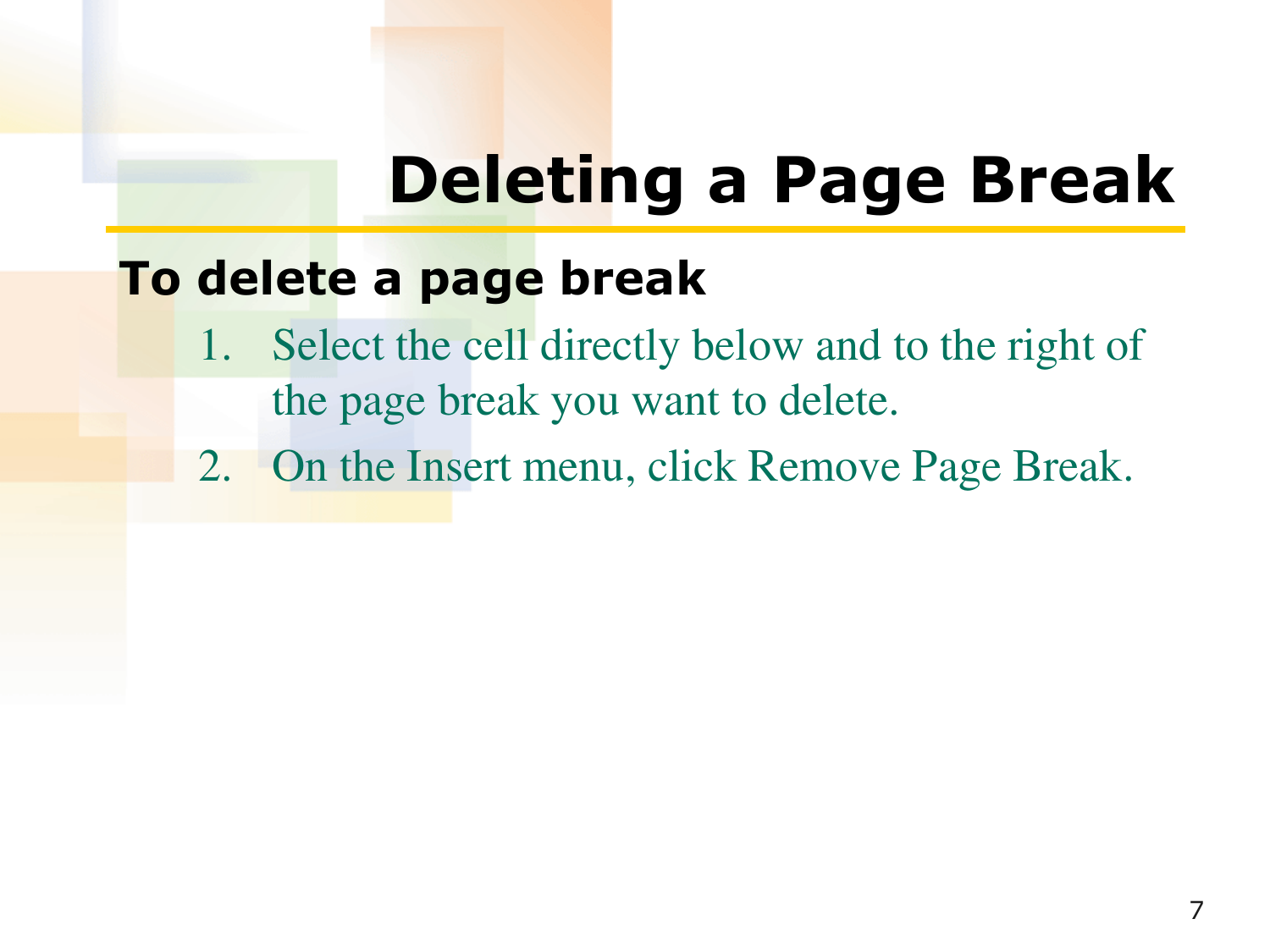## **Setting the Print Area**

#### **To set the print area**

- 1. Select the portion of the worksheet that you want to print.
- 2. On the File menu, point to Print Area and click Set Print Area.